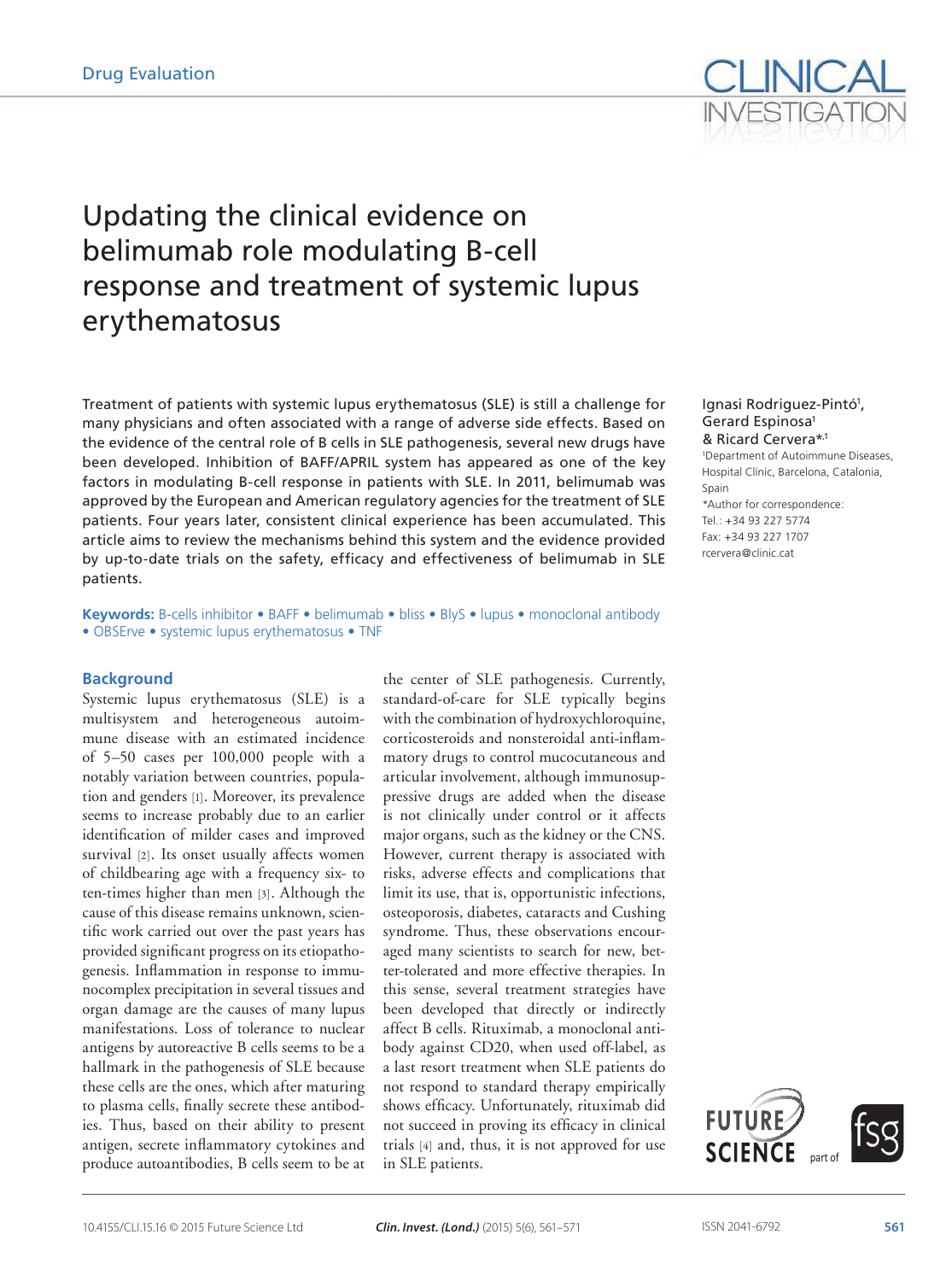The BAFF/APRIL system takes part in B-cell activation and regulation by the innate immune system [5]. B lymphocyte stimulator (BLyS), also known as B-cell-activating factor (BAFF), has proven to be a key factor in the selection and survival of naive autoreactive B cells [6]. In 2011, belimumab, a new monoclonal antibody targeting human BLyS/BAFF, was approved by the American and European drug regulatory agencies for the treatment of adults with SLE after two randomized controlled trials proved its efficacy. *Post hoc* analysis of data from patients treated with belimumab suggested that mechanisms other than B-cell depletion are affected during response.

The aim of this review article is to summarize the evidence-based information on the clinical usefulness of belimumab in the treatment of patients with SLE.

## **BAFF/APRIL pathway**

The BAFF/APRIL system is formed by two type II transmembrane proteins from the TNF receptor superfamily that role as ligands (BAFF and APRIL) and three main receptors: BAFF-R or BR3 (BAFF receptor), BCMA (B-cell maturation antigen) and TACI (transmembrane activator and cyclophilin ligand interactor). Type II membrane proteins can act either as a membrane-bound protein or as a proteolytically processed soluble cytokines in an autocrine, paracrine or endocrine manner. BAFF is processed from the membrane form to soluble forms while APRIL acts, with rare exceptions, in a soluble form [5]. Although still under discussion, membrane-bound BAFF seems not to play any role in B-cell biology and seems unable to trigger a signal on B cells [7]. Both ligands are mainly synthesized primary by monocytes, activated neutrophils and dendritic cells [8]. However, lymphoid cells, including B cells and activated T cells, can also produce BAFF and APRIL [5]. Secretion of BAFF is upregulated in myeloid cells by several cytokines, including IFN-γ, IFN-α, TGF-β and estrogens.

Human BAFF is a 285-amino acid transmembrane protein member expressed on the membrane surface that belongs to the TNF ligand superfamily. It is coded in the distal arm of human chromosome 13 (13q34) [6]. BAFF is cleaved by furin protease releasing a biologically active 17-kDa soluble molecule [6]. Two main isoforms of this protein are expressed pending on posttranscriptional splicing [9]. Full-length BAFF mRNA codes for the biologically active full-length protein while alternative splicing codes for a protein without a small peptide (∆BAFF). ∆BAFF attaches to full-length isoforms forming biologically inactive heterotrimers, thus antagonizing its BAFF effect [9,10]. However, the pathways that normally regulate BAFF expression are not known.

The other ligand of BAFF/APRIL system is APRIL, a 250-amino acid member of the TNF ligand superfamily. APRIL is not expressed as cellular membrane protein; instead, it is processed within the cell and released in its soluble, biologically active form. APRIL is coded on chromosome 17 [6]. APRIL costimulates B cells, induces Ig class switching and promotes plasma cell survival. However, APRIL knockout mice are phenotypically normal or with only selective circulating IgA or IgA response deficiency due to mucosa offense [11,12].

There are three BAFF receptors on the BAFF/APRIL system: BCMA, TACI and the BR3·or BAFF-R [5]. APRIL and BAFF can both bind to BCMA and TACI, whereas BAFF is the single ligand for BAFF-R [5]. However, the biological effect of BAFF is depended on the receptor it binds to.

Binding of the ligands to their respective receptors induces oligomerization and a complex intracellular cascade signaling events downstream. These include translocation and activation of both classical and alternative NF-κB pathways, probably by release of its constitutive inhibition by TNF receptor-associated factor 3 (TRAF3) in B cells [13,14]. Finally, this cascade leads to B cell longer survival, maturation of immature B cells to mature B cells and to Ig class switching and Ig production. Mature, activated B cells differentiate into plasmablast or memory B cells and, then, cease expressing BAFF receptors. Not surprising, BAFF seems not to play any role on the persistence of memory B cells [15]. Indeed, no effects on antibody response to previous vaccination have been detected after 1 year of treatment with BAFF antagonists [16]. Thus, immature B cells are, in general, more dependent on BAFF for survival than mature B cells. Some studies have suggested that autoreactive B cells have a greater dependency on BAFF for their survival than nonautoreactive B cells. Yet, other authors propose that this relation may be more a function of their immaturity rather than their autoreactivity [7].

Simultaneously, however, BAFF preferentially promotes IL-10 producing regulatory cells  $(B_{res})$ from marginal zone B-populations rather than from newly formed follicular B cells [17]. Moreover, BAFF can costimulate proliferation of T cells and cytokine production capable of switching toward a T-helper response and away from the Th2 response and promotes Th17 cell response [16].

### **BAFF/APRIL pathway in SLE**

Increased B-cell activity is probably related to high levels of cytokines and growth factors. Several reports have suggested a central role of BAFF in the pathogenesis of SLE, both in mice and in humans [18–20]. Mice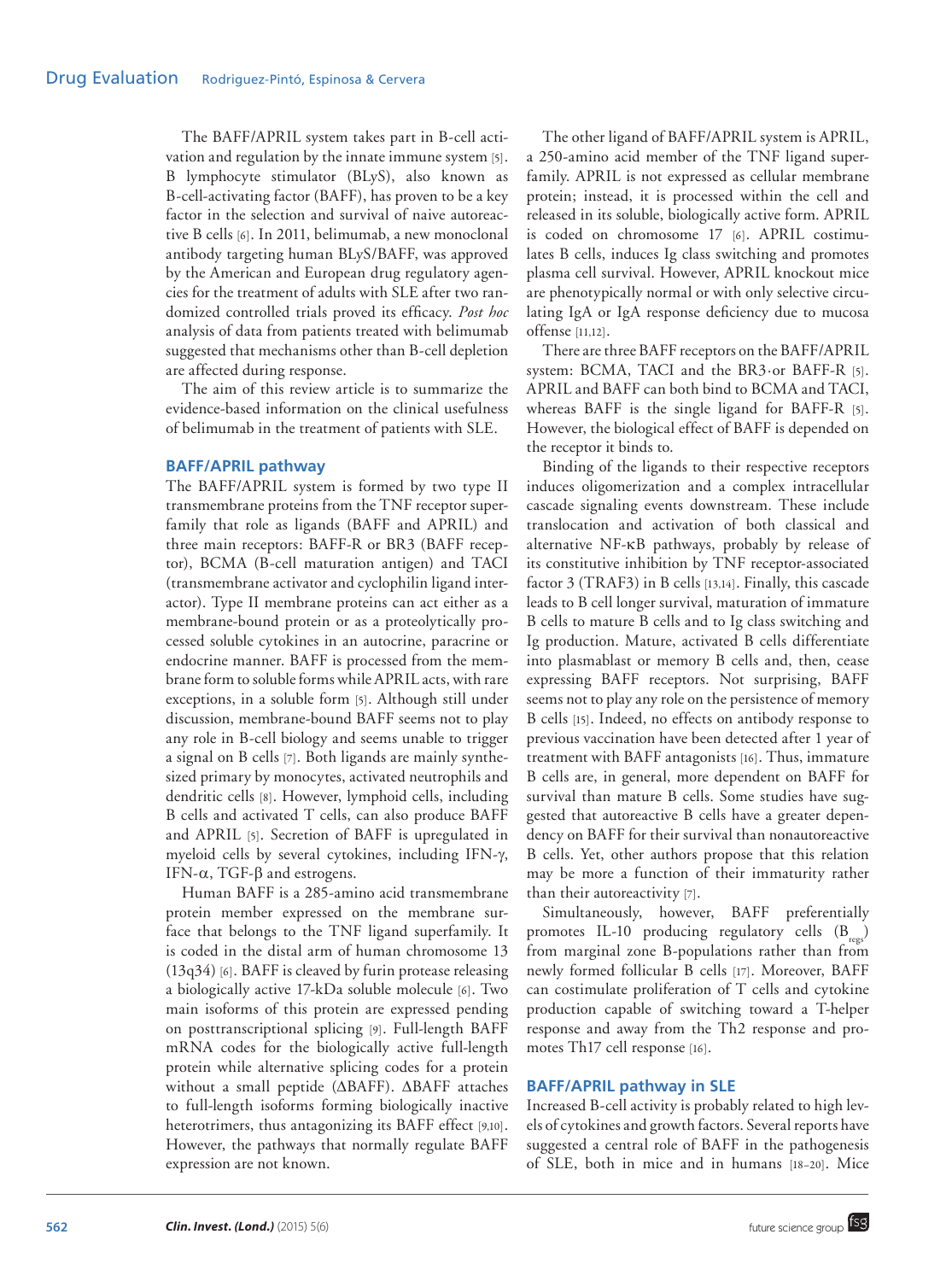genetically deficient in BAFF lack mature B cells and are immunodeficient, whereas mice that overproduce BAFF have high numbers of mature B cells and antibodies, including autoantibodies, and develop an autoimmune disease similar to SLE in humans [18]. Selective APRIL block can delay the development of diseases in lupus prone mice [21]; however, the evidence of BAFF role in SLE is conclusive, the evidence of any APRIL role in SLE is scanty. APRIL seems to be highly, if not completely, dispensable for development of fullblown SLE in New Zealand-mixed mice (NZM) and may actually play a protective, rather than pathogenic role [7]. Furthermore, a Phase III clinical trial of a chimeric recombinant fusion protein that combined TACI with immunoglobulin constant region capable of blocking BAFF, APRIL and BAFF-APRIL has been linked to hipogammaglobulinemia, increased risk of infections and early deaths when used in high doses [22]. At least 50% of people with SLE (as well as patients with Sjögren's syndrome or rheumatoid arthritis) have elevated plasma levels of soluble BAFF; however, this rate may be higher if the capacity of steroids in reducing BAFF levels is considered [16,23]. Furthermore, some authors have found a positive association between high levels of BAFF and high anti-dsDNA levels and disease activity measured by the Safety of Estrogens in Lupus Erythematosus: National Assessment (SELENA) version of the Systemic Lupus Erythematosus Disease Activity Index (SLEDAI) [24,25]. However, this association between BAFF levels and SLE activity was not found by other authors [26]. These observations, together with evidence that BAFF blockade decreased symptoms of SLE in mouse models, promoted BAFF as a potential therapeutic target for the treatment of patients with SLE. Interestingly, some studies have measured cytokines levels in SLE subsets showing an increase of BAFF in SLE patients with CNS or renal manifestations [27].

## **Belimumab**

Belimumab is a 147-kDa human recombinant monoclonal antibody that binds to soluble BLyS/BAFF, without affecting other TNF family members, thus inhibiting its binding to its three receptors, especially in naive B cells. Therefore, administration of belimumab depletes native and activated B cells and plasma cells but an increase is seen in memory B and in helper and cytotoxic T cells [9]. Although these changes are seen as soon as in 8 weeks, they did not predict clinical response.

Belimumab is produced by recombinant DNA technology in a mammalian cell expression system [28]. Due to the nature of the molecule, traditional pharmacokinetic studies exploring the absorption, distribution, metabolism and elimination (ADME) of belimumab have not been performed [29]. The recommended dose regimen is 10 mg/kg once on days 0, 14, and 28, and at 4-week intervals thereafter and discontinuation should be considered if there is no improvement in disease control after 6 months of treatment [29]. Systemic clearance has been shown to rise with increasing weight. making an adjustment of belimumab dose by weight necessary [30,31]. No dose adjustment is required for age, gender or race. It is administered by intravenous infusion over 1 h [31]. Maximum concentration is reached immediately after infusion. Intravenous drugs sometimes should be administered by a qualified healthcare professional trained to give infusion therapy and maybe able to manage potential infusion reactions. Thus, subcutaneous-administered belimumab efficacy is under evaluation in SLE patients. Indeed, clinical studies have shown that a fixed dose of 200 mg weekly reaches the same average steady-state serum concentration of belimumab than 10 mg/kg intravenously every 4 weeks [32]. This dose is thus currently being evaluated in a Phase III randomized controlled trials for its use in clinical practice [33].

As a macromolecule, belimumab distributes to plasma and intracellular compartments with limited distribution to other tissues. The estimated population half-life of belimumab is 19.4 days like other IgG1 monoclonal antibodies [30,31]. Although no formal studies have been conducted to examine the effects of hepatic or renal impairment on belimumab pharmacokinetics, as a protein, belimumab is expected to be metabolized through degradation to small peptides by widely distributed proteolytic enzymes. Accordingly, renal elimination may have no role on its half-life, although some plasma concentration variability has been described in patients with an increased clearance and proteinuria higher than 2 g/day [31]. There is limited information on the true occurrence of specific and nonspecific antidrug antibodies in the patients receiving belimumab; however, the development of such antibodies has been described in some cases [34]. However, detected antibodies do not seem to alter belimumab concentration effectiveness nor safety.

## **Effectiveness & safety of belimumab in SLE Efficacy**

The first randomized clinical trial (RCT) on belimumab efficacy was the Phase II trial [35]. Although a treatment effect was not demonstrated in this trial for any of the primary or secondary end points evaluated, *post hoc* analysis suggested an effect in the subgroup of patients with positive autoantibodies. Thus, only positive autoantibodies patients were studied in pivotal trials. Two Phase III large randomized, double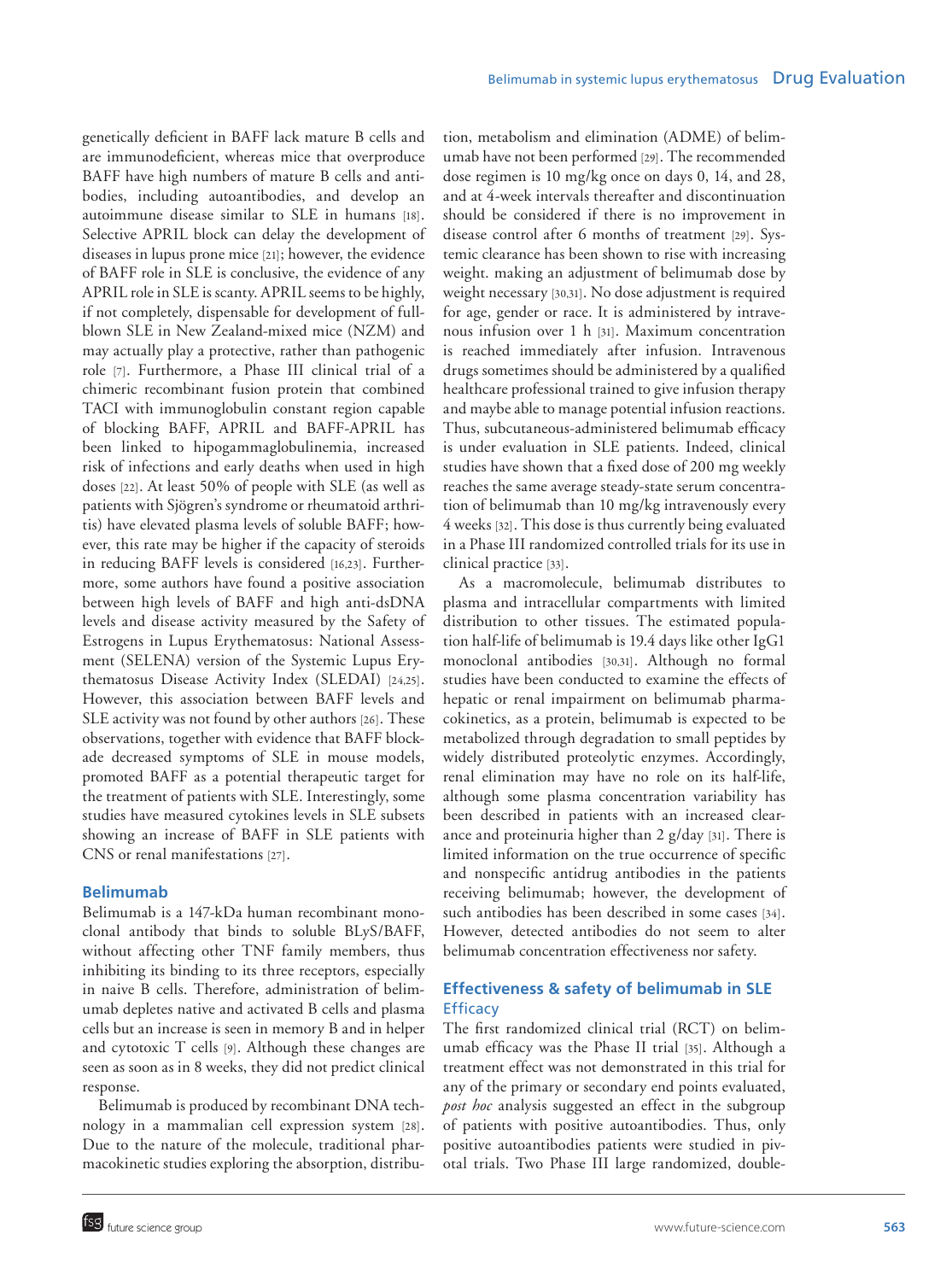blind, placebo-controlled trials named BLISS-52 [36] and BLISS-76 [37] were the first studies to confirm the superiority efficacy of belimumab over placebo both added to standard of care. Both trials had the same design but treatment was continued through week 76 in the BLISS-76 study, while it was stopped at week 52 in BLISS-52 [36,37]. These trials were the pivotal studies that paved the way to belimumab approval by the regulatory agencies as an add-on therapy to standard of care in adults with active, antinuclear antibody-positive SLE with high degree of diseases activity (e.g., positive anti-dsDNA and low complement).

In these trials, all patients were required to meet the American College of Rheumatology (ACR) criteria for the classification of SLE, had to have seropositive autoantibodies (ANA titer ≥80 and/or anti-dsDNA antibodies  $\geq$ 30 IU/ml) with an active disease defined as SELENA–SLEDAI score ≥6 and to be on stable therapy for ≥30 days at screening. Patients with active lupus nephritis or CNS manifestations were excluded from these two trials. Further excluded were those patients who received other B-cell-targeted therapies anytime, other biologics within 1 year or cyclophosphamide within prior 6 months among others. BLISS-52 included 865 Latin American, Asian and east European patients, while BLISS-76 enrolled 819 patients from North America, Central America and Europe. Patients were randomly assigned to receive belimumab 10 mg/kg, belimumab 1 mg/kg or placebo despite their current therapy. The primary end point was defined by the so-called SLE Responder Index (SRI) rate at week 52 [36]. The SRI is a composite end point resulting from the combination of three validated tools for estimating SLE disease activity: the SELENA–SLEDAI, physician global assessment (PGA) and British Isles Lupus Assessment Group index (BILAG) [38]. An improvement of disease activity was set to a reduction of four points or more on SELENA–SLEDAI index according to previous reports, no worsening in PGA and no new BILAG A organ domain score or two new BILAG B organ domain scores compared with baseline at the time of assessment. Treatment was administered intravenously on days 0, 14 and 28, and every 28 days thereafter through week 48 in BLISS-52 and week 72 in BLISS-76. Each trial recruited at least 810 patients with more than 270 subjects per group to provide at least 90% power at a 5% significance and to detect an 14% absolute improvement in response rate in the 10 mg/kg belimumab group (or both drug-receiving groups) using the most conservative estimate for the standard deviation in the population (50%).

In the BLISS-76 study, 630 (77%) patients completed 52 weeks of treatment. The addition of belimumab 10 mg/kg leads to an increased 9.4% of responders compared with placebo when adjusted by baseline SELENA–SLEDAI (≤9 vs ≥10), proteinuria (<2 g/24 h vs  $\geq$ 2 g/24 h) and race (African descent or indigenous American descent vs other), while 1 mg/kg belimumab arm increase did not reach statistically significant superiority over placebo (Table 1). However, durability of treatment effect was not maintained at the week 76 time-point as assessed by the SRI response rate. Interestingly, this achievement was attributable to a significant improvement on disease score measured by SELENA–SLEDAI score with no difference in other components of the primary end point. The results from the rest of the secondary end points were suggestive of improvements in belimumab treatment groups but statistically significance was not reached since multiplicity correction was not planned in the protocol nor implemented in the analysis [39].

In the BLISS-52 study, a 14.0% increased response rate was found in patients treated with 10 mg/kg belimumab versus placebo at week 52, while a 7.8% was found in the 1 mg/kg belimumab dose arm when compared with placebo (Table 2). However, its benefit did not appear before 16–24 weeks but was stable through week 52. When the different components of SRI were analyzed separately, both 1 and 10 mg/kg belimumab doses showed improved results over placebo for SELENA–SLEDAI and PGA components, while only the 10 mg/kg belimumab arm was able to show an increase on the frequency of patients with 'no new BILAG 1A/2B domain score' (Tables 3 & 4)

To clarify to which extend the benefit observed mainly in SELENA–SLEDAI index would translate to a clinical benefit, a new analysis was performed in which patients with improvement only in immunological parameters were set as nonresponders with results consistently showing that difference between groups was not only due to laboratory changes [29].

Later, van Vollenhoven *et al.* [40] used data from the pivotal studies to identify the factors predictive of response in belimumab-treated patients included in the trials. *Post hoc* analysis of the RCT's showed that belimumab had an increased benefit in patients with a SELENA–SLEDAI ≥10, low complement, antidsDNA above 30 IU/ml and higher baseline corticosteroid use. This subgroup of patients showed a response index of 51.5% compared with 31.7% in the placebo group (p < 0.001). Patients with higher SELENA– SLEDAI showed a response index of 63.2% compared with  $44.3\%$  in the placebo group ( $p < 0.001$ ), thus representing an increase of 20% in the response rate. In addition, a statistical analysis was done removing antidsDNA and complement from the model showing the positive results were not due to lab changes.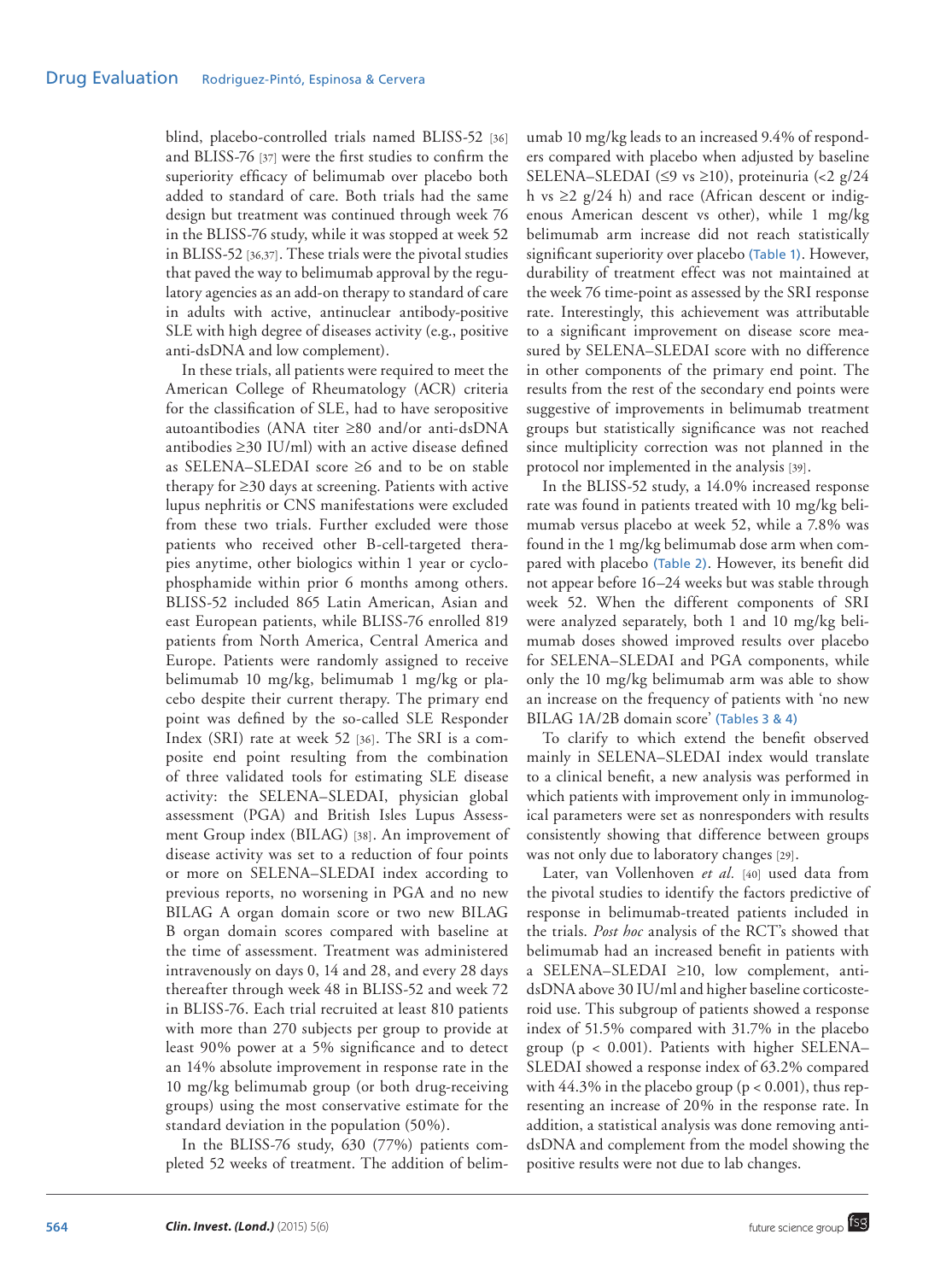| Table 1. Baseline demographic and clinical characteristics of patients in BLISS-76.                                                                                                 |             |             |  |
|-------------------------------------------------------------------------------------------------------------------------------------------------------------------------------------|-------------|-------------|--|
| <b>Parameters</b>                                                                                                                                                                   | Placebo     | 10 $mg/kg$  |  |
| Age (SD)                                                                                                                                                                            | 40 (11.9)   | 40 (11.1)   |  |
| Women                                                                                                                                                                               | 252 (91.6%) | 259 (94.9%) |  |
| SELENA-SLEDAI (SD)                                                                                                                                                                  | 9.8(4.0)    | 9.5(3.6)    |  |
| SELENA-SLEDAI score ≥10                                                                                                                                                             | 140 (50.9%) | 136 (49.8%) |  |
| BILAG 1A or 2B                                                                                                                                                                      | 187 (68.0%) | 160 (58.6%) |  |
| Prednisone                                                                                                                                                                          | 212 (77.1%) | 200 (73.3%) |  |
| >7.5 mg/day at baseline                                                                                                                                                             | 126 (45.8%) | 120 (44.0%) |  |
| Immunosuppressive drugs                                                                                                                                                             | 154 (56.0%) | 148 (54.2%) |  |
| Anti-dsDNA ≥30 IU/ml                                                                                                                                                                | 174 (63.3%) | 179 (65.6%) |  |
| BILAG: Bristish Isles Lupus Activity Group; SELENA: Safety of Estrogens in Lupus Erythematosus National Assessment; SLEDAI: Systemic<br>Lupus Erythematosus Disease Activity Index. |             |             |  |

Patients with major organ involvement were excluded from the pivotal trials due to concerns on the with regards to the rapid treatment changes these patient may require. Thus, belimumab efficacy is mainly established for mucocutaneous and musculoskeletal involvement. However, lupus nephritis is a frequent cause of SLE-associated morbidity affecting up to 30% of patients with SLE [41] Thus, whether belimumab could be useful in patients with severe manifestations of SLE-like active lupus nephritis or CNS diseases is unknown [36,37]. However, *post hoc* analysis of the data from pivotal trials showed that patients with proteinuria included in BLISS trials showed an improvement in their proteinuria and in the SLEDAI measurements [42]. This evidence led the company to start an ongoing RCT to evaluate the efficacy of belimumab as an add-on therapy during both the induction and maintenance periods in patients with lupus nephritis [43], which will clarify the role of belimumab in these patients.

B-cell repopulation kinetics appear to be closely associated to BAFF levels following rituximab therapy. BAFF levels have been related to B-cell count after a B-cell depleting therapy [25]. This observation raised the hypothesis of a possible advantage on the combination of belimumab to rituximab therapy [44] and, thus, boost the launching of an ongoing open Phase II trial to prove the safety of this combination in lupus nephritis [45] that may add a potential powerful tool to the SLE treatment armamentarium. However, some concern is arise regarding this combinations because rituximab seems to influence the relation between BAFF and B cells.

Unfortunately, limited data are available on belimumab efficacy and safety in special populations such as pediatric, pregnant and lactating patients because they were excluded from pivotal trials and, when a pregnancy occurred, treatment was discontinued [36,37]. However, identified pregnant women were followed until delivery and outcomes were analyzed neither showing a higher frequency of fetal loses nor a higher index of congenital anomalies, although there are only 66 pregnant women have been identified so far [46]. Thus, belimumab should not be used during preg-

| Table 2. Baseline demographic and clinical characteristics of patients in BLISS-52.                                                  |                |             |  |
|--------------------------------------------------------------------------------------------------------------------------------------|----------------|-------------|--|
| <b>Parameters</b>                                                                                                                    | <b>Placebo</b> | 10 $mg/kg$  |  |
| Age (SD)                                                                                                                             | 36.2 (11.8)    | 35.4 (10.8) |  |
| Women                                                                                                                                | 270 (94%)      | 280 (97%)   |  |
| SELENA-SLEDAI (standard deviation)                                                                                                   | 9.7(3.6)       | 10.0(3.0)   |  |
| SELENA-SLEDAI score ≥10                                                                                                              | 158 (55%)      | 160 (55%)   |  |
| BILAG 1A or 2B                                                                                                                       | 166 (58%)      | 172 (59%)   |  |
| Prednisone                                                                                                                           | 276 (96%)      | 278 (96%)   |  |
| >7.5 mg/day at baseline                                                                                                              | 192 (67%)      | 204 (70%)   |  |
| Immunosuppressive drugs                                                                                                              | 122 (43%)      | 123 (42%)   |  |
| Anti-dsDNA ≥30 IU/ml                                                                                                                 | 205 (71%)      | 218 (75%)   |  |
| BILAG: Bristish Isles Lupus Activity Group; SELENA: Safety of Estrogens in Lupus Erythematosus National Assessment; SLEDAI: Systemic |                |             |  |

Lupus Erythematosus Disease Activity Index.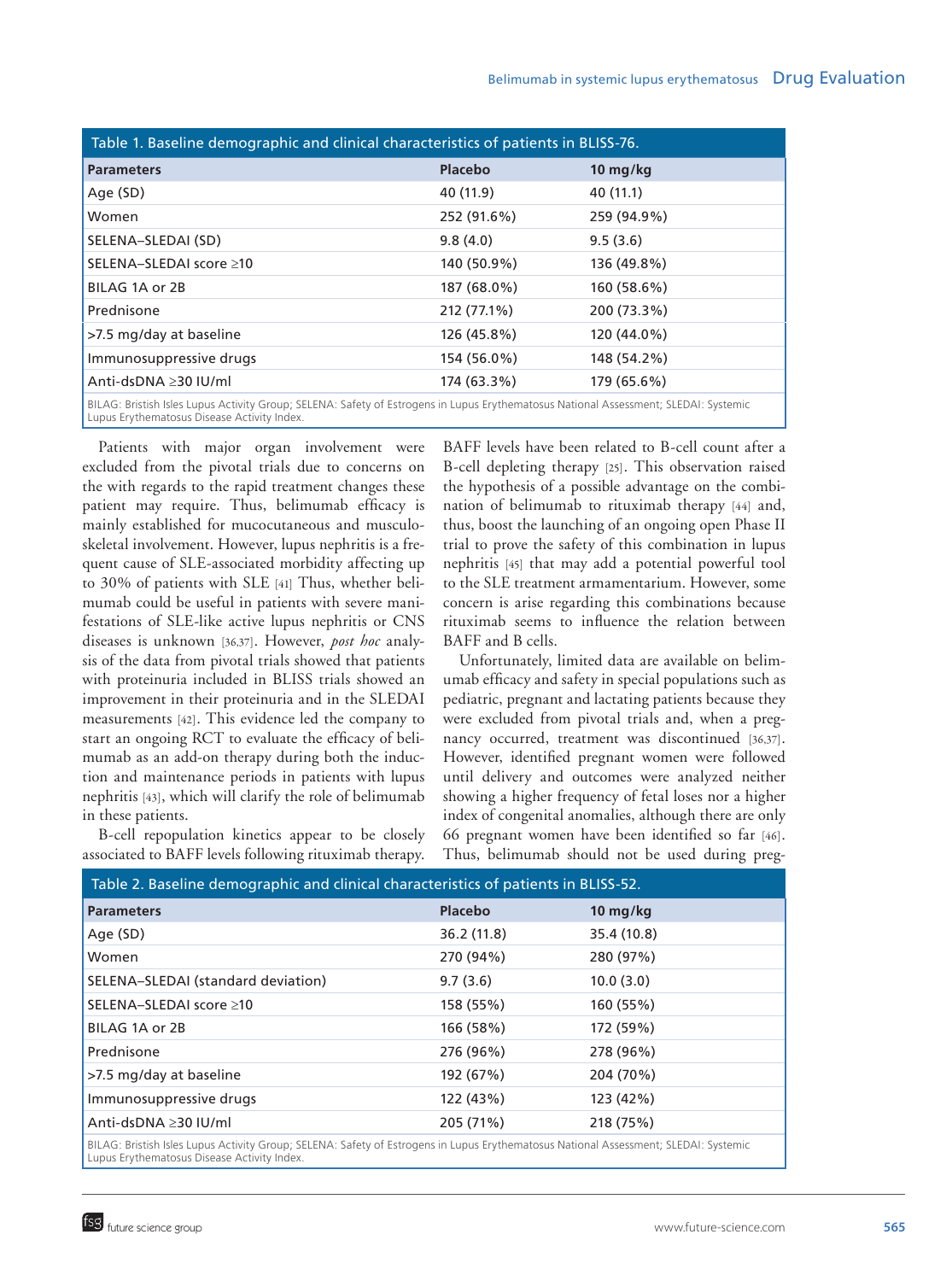| Table 3. BLISS-76: response at week 52 (adjusted). |                |                     |                     |
|----------------------------------------------------|----------------|---------------------|---------------------|
| <b>Parameters</b>                                  | <b>Placebo</b> | 1 mg/kg             | $10$ mg/kg          |
| SRI response rate:                                 | 93 (33.8%)     | 110 (40.6%)         | 118 (43.2%)         |
| – Difference vs placebo                            |                | 7%                  | 9%                  |
| – OR vs placebo (95% CI)                           |                | $1.34(0.94-1.91)$   | $1.52(1.06 - 2.15)$ |
| - p-value                                          |                | 0.0996              | 0.0215              |
| Components                                         |                |                     |                     |
| SELENA-SLEDAI ≥4 point reduction:                  | 97 (35.3%)     | 116 (42.8%)         | 127 (46.5%)         |
| – OR vs placebo (95% CI)                           |                | $1.36(0.96-1.93)$   | $1.63(1.15 - 2.32)$ |
| - p-value                                          |                | 0.0869              | 0.1258              |
| No worsening in PGA:                               | 173 (62.9%)    | 197 (72.7%)         | 189 (69.2%)         |
| – OR vs placebo (95% CI)                           |                | $1.60(1.11 - 2.30)$ | $1.32(0.92 - 1.90)$ |
| - p-value                                          |                | 0.0120              | 0.1258              |
| No new 1A/2B BILAG domain scores:                  | 179 (65.1%)    | 203 (74.9%)         | 189 (69.2%)         |
| – OR vs placebo (95% CI)                           |                | $1.63(1.12 - 2.37)$ | $1.20(0.84 - 1.73)$ |
| - p-value                                          |                | 0.0108              | 0.3193              |

Odds radio (95% CI) and p-values are from logistic regression where categorical variables SRI, baseline SELENA–SLEDAI (≤9 vs ≥10), baseline proteinuria (<2 g/24 h vs ≥2 g/24 h) and race (African descent or indigenous American descent vs other) were included. BILAG: Bristish Isles Lupus Activity Group; PGA: Physician global assessment; SELENA: Safety of Estrogens in Lupus Erythematosus National Assessment; SLEDAI: Systemic Lupus Erythematosus Disease Activity Index; SRI: SLE responder index.

nancy until further research elucidates its safety during this period.

A difference in response rate according to race was pointed out when analysis of subgroups was undertaken. An exploratory analysis of the data from black patients included in the Phase III trials reported a lower utility of belimumab in this subgroup, while a better response rate was observed in Phase II study, although conclusions are difficult to draw because of the small size of these sets. In order to address this issue, a new international clinical trial is being undergone in order to evaluate its clinical utility in black race patients [47], which should clarify this shadow.

Fatigue is considered by some patients the most debilitating aspect of the disease and has an important impact on their lives. *Post hoc* analysis of data obtained during BLISS trials, even when individually not powered to detect significant differences in health-related quality of life (HRQOL), showed some additional benefit of belimumab. It was found to improve patients quality of life at week 52 measured by fatigue scores. Moreover, belimumab group showed an improvement of the mean Short Form 36 health survey (SF-36) mental component scores (MCS) and physical component summary (PCS) scores improved significantly. However, most treating physicians are reluctant to administer such a complex and expensive drug for this symptom.

Due to an apparent loss of efficacy by the 76th week in BLISS-76 trial, some concern was raised regarding a

possible loss of efficacy of belimumab over time. However, the 7-year open-label continuation of the Phase II study [48] that included a total follow-up of 1746 patient-years, to whom belimumab had been added to standard therapy, showed a response rate at week 52 measured by SRI of 46% in autoantibody-positive patients versus 26% in the placebo group. By the end of the second year, belimumab group had a response rate of 57% and it was up to 65% by the 7th year. Additionally, patients showed an annual declining rate up to 2–9% during years 2–7. Moreover, patients with positive anti-dsDNA at baseline treated with belimumab had a progressive decline of 40–60% over 2–7 years and reduction of 50% on corticosteroid dose during 5–7 years, without an increase in adverse events [48]. However, the open-label design must stress to avoid taking conclusions.

Lately, observational studies have been carried out showing usefulness of belimumab in real clinical practice, although they have not yet been published in peer-reviewed journals. The OBSErve study was a retrospective, multicenter, medical chart review study conducted initially in the USA and later in several European countries [49–51]. The data were obtained from community-based rheumatology practices where more than ten SLE patients were treated. All adult SLE patients in their practices who received belimumab (10 mg/kg) were included. Activity of the disease was evaluated over a 6-month period, as was the healthcare resource utilization.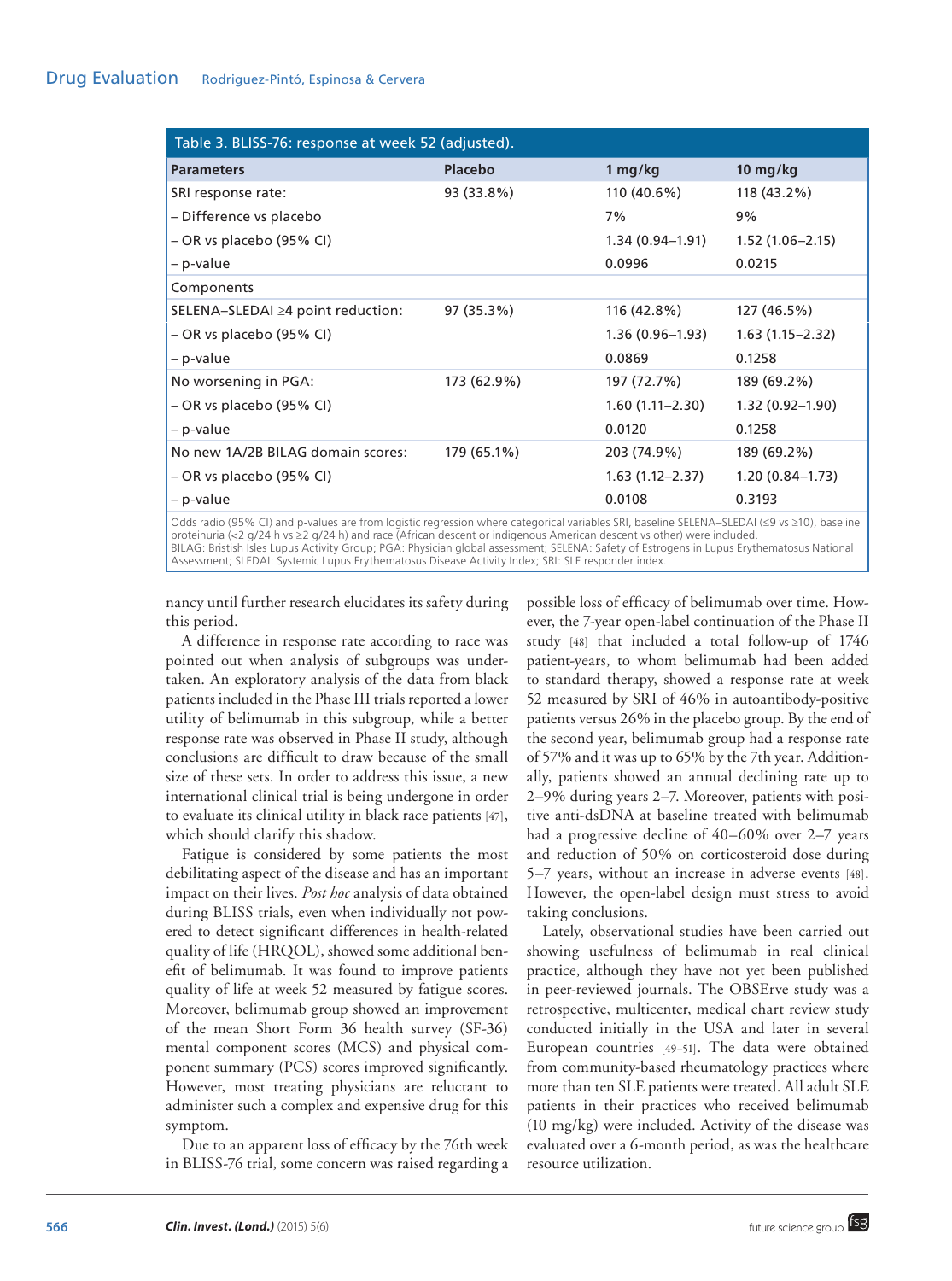The first OBSErve study was in the USA [49] and included 501 adult SLE patients who had received belimumab (10 mg/kg) as part of routine care, followed over 6 months after their first dose. The primary clinical outcome measure was the overall clinical response, reported as change from baseline in SLE disease manifestations, 6 months after belimumab initiation based on physician subjective assessment. After 6 months of belimumab treatment, the overall physician impression of clinical response was that 88% of the patients showed a 20% improvement, 49% of the patients showed more than 50% and 11% an improvement of more than 80% from baseline. Only 1% of the patients were reported to have no differences from their pretreatment activity.

The OBSErve study in Germany included 106 patients and showed a clinically assessed improvement of more than 20% in 78% of cases, more than 50% in 42% of cases and more than 80% in 9% of patients. Physicians assessed more than 50% improvement for arthritis in 56% of patients, high anti-dsDNA 21% of patients, fatigue in 25% of patients low complement in 51% of the patients.

The OBSErve study performed in Spain showed a decrease in SELENA–SLEDAI in 88% of the patients after 6 months of belimumab therapy, decreasing the mean SELENA–SLEDAI score from 10.1 to 4.5  $(p < 0.0001)$  [50]. An improvement of more than 50% was observed in SLE manifestations, such as arthritis (69%), low complement (47%), high anti-dsDNA levels (48%) and fatigue (60%).

In the USA, 80% of patients received corticosteroids at baseline and 9% were able to discontinue with a further 13% being on a their lowest dose 6 months after initiation belimumab and almost all patients (86%) were able to successfully decrease the dose. The average reduction in corticosteroid dose was 11.5 mg prednisone. In Germany, the OBSErve study showed a mean reduction in corticosteroid dose of 5.8 mg/day from 13.6 to 7.8 mg/day and this reduction was of 6.8 mg/day in Spain. Of the 62 patients who received a high corticosteroid dose (>7.5 mg/day) at initiation, 48% were below this threshold or had discontinued corticosteroids after 6 months of belimumab treatment in Spain.

### Safety

Belimumab is generally well tolerated and not associated to a high rate of adverse events compared with placebo. Integrated data from the three RCTs and data from preclinical trials showed its safety without any increase of infection rate. During the Phase II study, tolerability of belimumab was assessed by examining withdrawals due to lack of efficacy or adverse events. During the trials, belimumab was not associated with an increased likelihood of withdrawal whatever the cause or the dose. Moreover, safety results from Phase III studies revealed that belimumab was not at 1 mg/kg nor at 10 mg/kg associated with a higher number of adverse events, serious adverse events, severe adverse events, deaths, malignancies, infections or

| Table 4. BLISS-52: response at week 52 (adjusted).                                                                                          |                |                     |                     |
|---------------------------------------------------------------------------------------------------------------------------------------------|----------------|---------------------|---------------------|
| <b>Parameters</b>                                                                                                                           | <b>Placebo</b> | 1 mg/kg             | 10 $mg/kg$          |
| SRI response rate:                                                                                                                          | 125 (44%)      | 148 (51%)           | 167 (58%)           |
| – Difference vs placebo                                                                                                                     |                | 7%                  | 9%                  |
| – OR vs placebo (95% CI)                                                                                                                    |                | $1.34(0.94 - 1.91)$ | $1.52(1.06 - 2.15)$ |
| - p-value                                                                                                                                   |                | 0.0996              | 0.0215              |
| Components                                                                                                                                  |                |                     |                     |
| SELENA-SLEDAI ≥4 point reduction:                                                                                                           | 132 (46%)      | 153 (53%)           | 169 (58%)           |
| – OR vs placebo (95% CI)                                                                                                                    |                | $1.51(1.07 - 2.14)$ | $1.71(1.21 - 2.41)$ |
| - p-value                                                                                                                                   |                | 0.0189              | 0.0024              |
| No new 1A/2B BILAG domain scores:                                                                                                           | 210 (73%)      | 226 (78%)           | 236 (81%)           |
| – OR vs placebo (95% CI)                                                                                                                    |                | $1.38(0.93 - 2.04)$ | $1.62(1.09 - 2.42)$ |
| – p-value                                                                                                                                   |                | 0.1064              | 0.0181              |
| No worsening in PGA:                                                                                                                        | 199 (69%)      | 227 (79%)           | 231 (80%)           |
| – OR vs placebo (95% CI)                                                                                                                    |                | $1.68(1.15 - 2.47)$ | $1.78(1.18 - 2.55)$ |
| – p-value                                                                                                                                   |                | 0.0078              | 0.0048              |
| Odds radio (95% CI) and p-values are from logistic regression where categorical variables SRI, baseline SELENA-SLEDAI (≤9 vs ≥10), baseline |                |                     |                     |

proteinuria (<2 g/24 h vs ≥2 g/24 h) and race (African descent or indigenous American descent vs other) were included. SRI: SLE responder index; PGA: Physician global assessment; OR: Odds ratio; SELENA: Safety of Estrogens in Lupus Erythematosus National Assessment; SLEDAI: Systemic Lupus Erythematosus Disease Activity Index.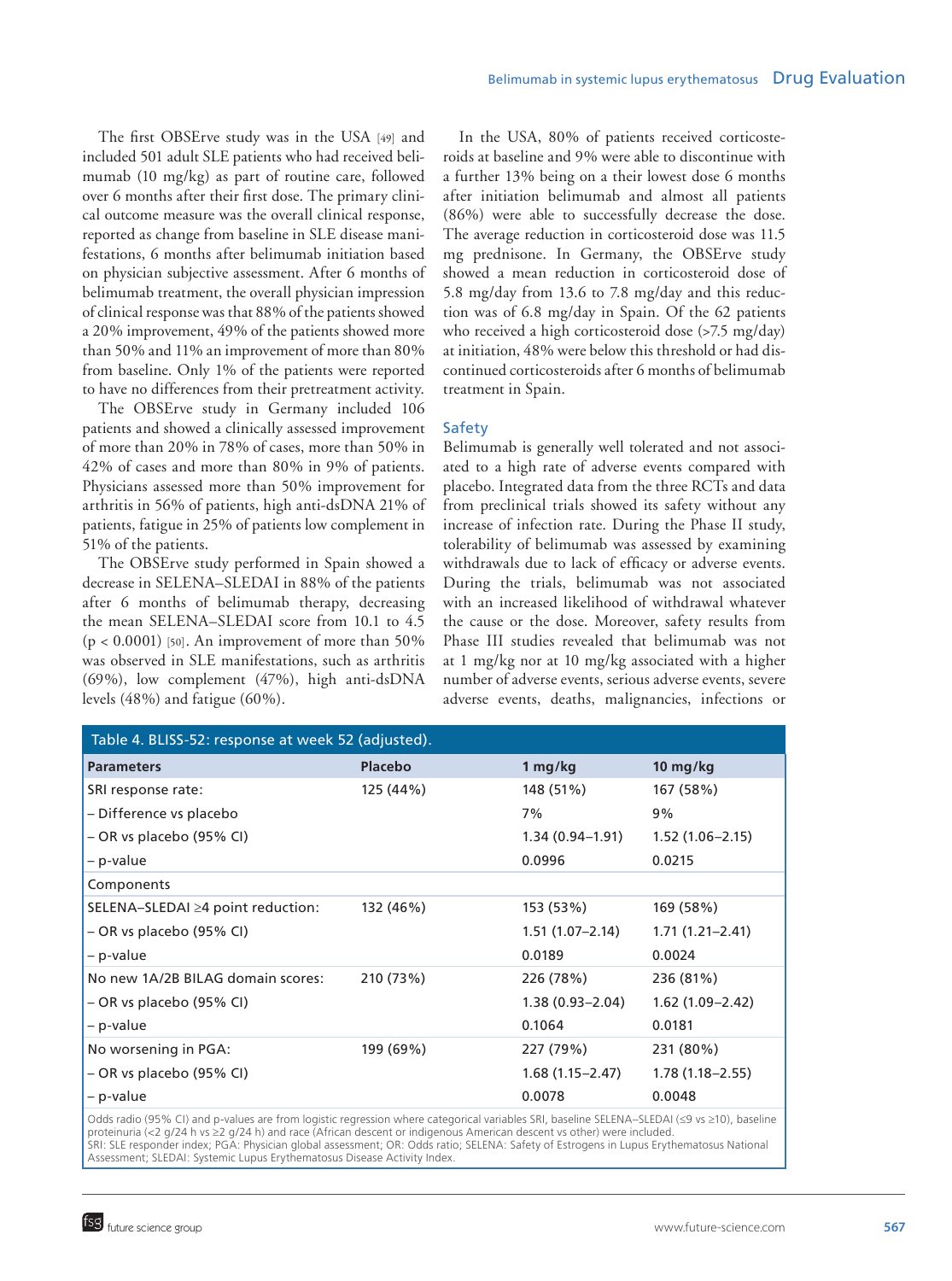| Table 5. Adverse events during the study<br><b>BLISS-76.</b> |             |             |
|--------------------------------------------------------------|-------------|-------------|
| <b>Parameters</b>                                            | Placebo     | 10 mg/ $kg$ |
| Adverse events:                                              |             |             |
| $->1$                                                        | 253 (92)    | 253 (92.7%) |
| $-21$ serious                                                | 54 (19.6)   | 61(22.3)    |
| $-21$ severe                                                 | 52 (18.9)   | 54 (19.8%)  |
| <b>Infections</b>                                            | 190 (69.1%) | 202 (74.0%) |
| Infuse reactions                                             | 27 (9.8%)   | 37 (13.6%)  |
| <b>Malignant diseases</b>                                    | $1(0.4\%)$  | 2(0.7%)     |
| Death                                                        | 0           | $1(0.4\%)$  |

infusion reactions (Tables 5 & 6). The most frequent adverse events (more than 10% of patients) were headaches, upper respiratory tract infection, arthralgia, nausea, urinary tract infection, diarrhea, fatigue and fever.

The rate of infections originated from B-cell depletion was not significantly higher with belimumab as compared with placebo. Infusion reactions were reported in 13.6% of the belimumab-treated patients (9.8% in the placebo) [36,37]. A slight increase in the number of patients that develop neuropsychiatric disorders for belimumab group compared with placebo was reported. However, a small proportion of patients in the treatment group reported medical history of neuropsychiatric disorders, which may account for the greater predisposition to develop clinical symptoms. Nevertheless, a definitive conclusion could not be made from the limited data. Similarly to rituximab, premedication with paracetamol and dyphenydramine has been advocated to prevent infusion reactions. However, currently there is no evidence that any of these agents can prevent them. Although, no case of progressive multifocal leukoencephalopathy has been reported so far in patients taking belimumab; however, risk assessment will need a complementary postmarketing surveillance with a prolonged follow-up.

| Table 6. Adverse events during the study<br>BLISS-52. |             |             |
|-------------------------------------------------------|-------------|-------------|
| <b>Parameters</b>                                     | Placebo     | 10 mg/ $kg$ |
| Adverse events:                                       |             |             |
| $->1$                                                 | 263 (92.0%) | 266 (92.0%) |
| $-21$ serious                                         | 36 (13.0%)  | 41 (14%)    |
| $-21$ severe                                          | 34 (12%)    | 33 (11.0%)  |
| Infections                                            | 183 (64.0%) | 194 (67.0%) |
| Infuse reactions                                      | 49 (17.0%)  | 48 (17%)    |
| <b>Malignant diseases</b>                             | 0           | 0           |
| Death                                                 | $3(1.0\%)$  | $4(1.0\%)$  |

## **Conclusion**

In light of the experience gained first from the clinical trials and later from its clinical use brought together in the OBSErve registries, belimumab seems to perform very good with a low risk of adverse effects. However, the role of belimumab in patients with severe manifestations of SLE remains to be elucidated. Hopefully, the ongoing trials will add some information on the benefit of adding belimumab in patients with lupus nephritis; however, no comparative trial is planned with current treatment of lupus nephritis and such would probably add valuable information. Additionally, there is no ongoing study to assess the effectiveness of belimumab on other severe manifestations of SLE such as CNS involvement.

Moreover, the safety of belimumab in special clinical conditions, i.e., pregnancy and childhood, remains to be elucidated. Although no risk increase seems to arise from the cases included in the ongoing registry, a formal analysis has not been published so far. Additionally, very few information has been provided on pediatric patients and, to the best of our knowledge, no formal analysis in this possible target subpopulation is planned.

Therefore, future studies on the effect of belimumab on special populations such as pediatric patients and pregnant women are needed as well as in patients with severe organ manifestations such as CNS involvement.

Belimumab, combined with standard of care therapy when administered according to the trial schedule, has proven its efficacy in RCT's and observational studies, reducing SLE disease activity as assessed by the composite end point (SRI), especially in patients with clinically and immunologically active SLE, with a good safety profile and tolerance. Its use should be based on the data from clinical trials, since there are no guidelines form the American College of Rheumatology (ACR) nor from the European League against Rheumatism (EULAR) to assist physician's decisionmaking when facing SLE patients with this drug [44]. Ongoing research will help us to elucidate better the position of this still new drug in our armamentarium of SLE therapeutics.

## Financial & competing interests disclosure

R Cervera received consulting fees from Human Genome Science and GlaxoSmithKline. The authors have no other relevant affiliations or financial involvement with any organization or entity with a financial interest in or financial conflict with the subject matter or materials discussed in the manuscript apart from those disclosed.

No writing assistance was utilized in the production of this manuscript.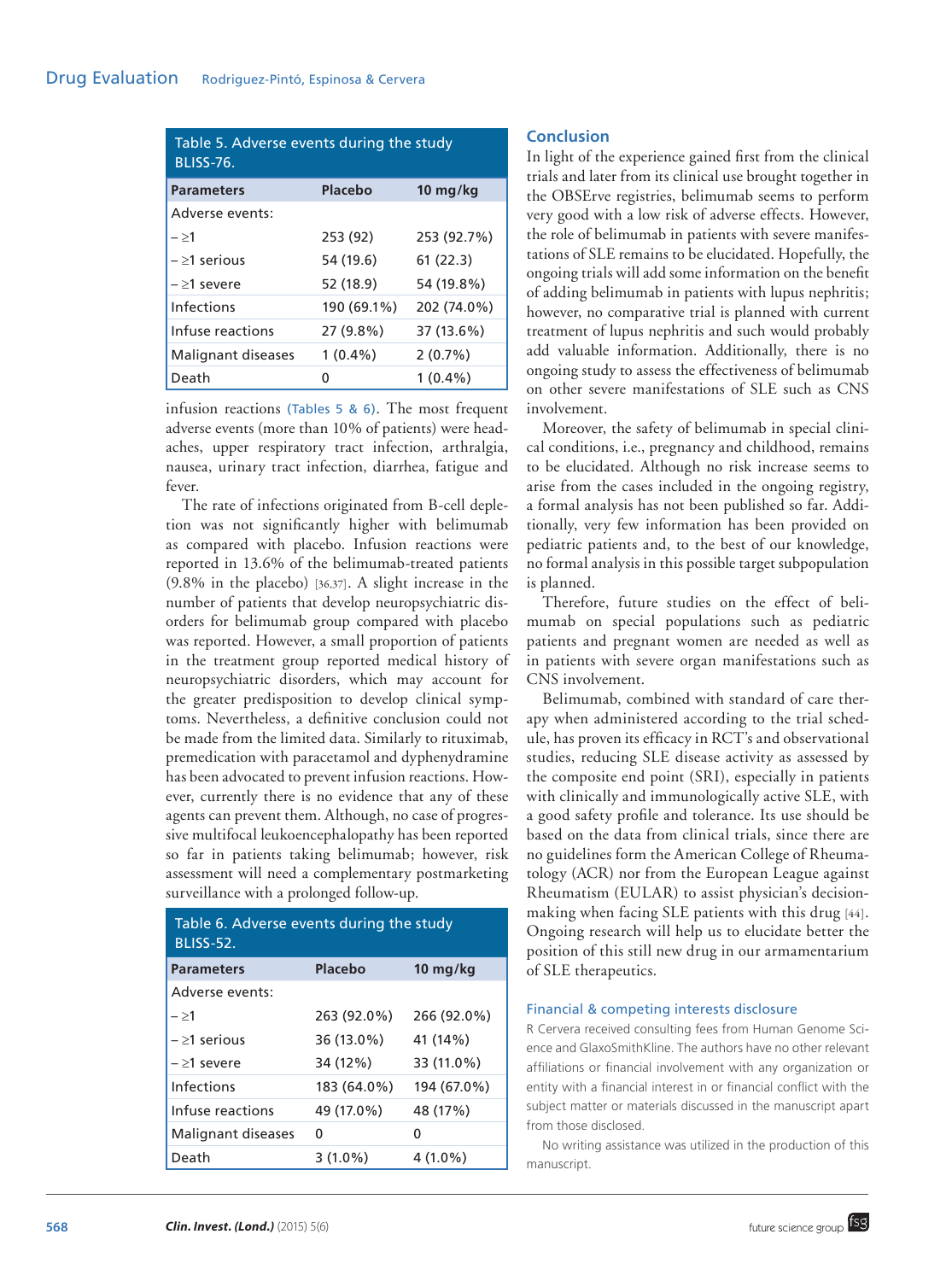#### Executive summary

- • B-cell-activating factor (BAFF)/APRIL system is made by two ligands (BAFF and APRIL) and three main receptors: BAFF-R or BR3, BCMA and TACI.
- • BAFF/APRIL axis seems to be implied in systemic lupus erythematosus pathogenesis.
- • Belimumab is a human monoclonal antibody synthesized by recombinant DNA technology.
- • Belimumab is administered intravenous and metabolized in the liver as a protein.
- • Belimumab was approved by the regulatory agencies after two randomized clinical trials proved its superiority over placebo as an add-on therapy.

## **References**

Papers of special note have been highlighted as: • of interest; •• of considerable interest

- 1 Pons-Estel GJ, Alarcón GS, Scofield L, Reinlib L, Cooper GS. Understanding the epidemiology and progression of systemic lupus erythematosus. *Semin. Arthritis Rheum.* 39(4), 257–268 (2010).
- 2 Lisnevskaia L, Murphy G, Isenberg D. Systemic lupus erythematosus. *Lancet* 6736(14), 1–11 (2014).
- 3 Uramoto KM, Michet CJ, Thumboo J, Sunku J, O'Fallon WM, Gabriel SE. Trends in the incidence and mortality of systemic lupus erythematosus, 1950–1992. *Arthritis Rheum.* 42(1), 46–50 (1999).
- 4 Duxbury B, Combescure C, Chizzolini C. Rituximab in systemic lupus erythematosus: an updated systematic review and meta-analysis. *Lupus* 22(14), 1489–1503 (2013).
- 5 Vincent FB, Morand EF, Schneider P, Mackay F. The BAFF/APRIL system in SLE pathogenesis. *Nat. Rev. Rheumatol.* 10(6), 365–373 (2014).
- **•• Comprehensive review on the BAFF/APRIL system and its role in systemic lupus erythematosus (SLE) pathogenesis.**
- 6 Schneider P, MacKay F, Steiner V *et al.* BAFF, a novel ligand of the tumor necrosis factor family, stimulates B-cell growth. *J. Exp. Med.* 189(11), 1747–56 (1999).
- Stohl W. Therapeutic targeting of the BAFF/APRIL axis in systemic lupus erythematosus. *Expert Opin.Ther. Targets* 18(4), 473–89 (2014).
- **•• Nice review on the BAFF/APRIL pathway and its relation with SLE.**
- 8 Gorelik L, Gilbride K, Dobles M, Kalled SL, Zandman D, Scott ML. Normal B-cell homeostasis requires B-cell activation factor production by radiation-resistant cells. *J. Exp. Med.* 198(6), 937–945 (2003).
- 9 Stohl W, Hiepe F, Latinis KM *et al.* Belimumab reduces autoantibodies, normalizes low complement levels, and reduces select B-cell populations in patients with systemic lupus erythematosus. *Arthritis Rheum.* 64(7), 2328–2337 (2012).
- 10 Gavin AL, Duong B, Skog P *et al.* deltaBAFF, a splice isoform of BAFF, opposes full-length BAFF activity *in vivo* in transgenic mouse models. *J. Immunol.* 175(1), 319–328 (2005).
- 11 Castigli E, Scott S, Dedeoglu F *et al.* Impaired IgA class switching in APRIL-deficient mice. *Proc. Natl Acad. Sci. USA* 101(11), 3903–8 (2004).
- 12 Varfolomeev E, Kischkel F, Martin F *et al.* APRIL-deficient mice have normal immune system development. *Mol. Cell Biol.* 24(3), 997–1006 (2004).
- 13 Claudio E, Brown K, Park S, Wang H, Siebenlist U. BAFF-induced NEMO-independent processing of NFkappa B2 in maturing B cells. *Nat. Immunol.* 3(10), 958–965 (2002).
- 14 Kayagaki N, Yan M, Seshasayee D *et al.* BAFF/BLyS receptor 3 binds the B-cell survival factor BAFF ligand through a discrete surface loop and promotes processing of NF-kappaB2. *Immunity* 17(4), 515–524 (2002).
- 15 Benson MJ, Dillon SR, Castigli E *et al.* Cutting edge: the dependence of plasma cells and independence of memory B cells on BAFF and APRIL. *J. Immunol.* 180(6), 3655–3659 (2008).
- 16 Chatham WW, Wallace DJ, Stohl W *et al.* Effect of belimumab on vaccine antigen antibodies to influenza, pneumococcal, and tetanus vaccines in patients with systemic lupus erythematosus in the BLISS-76 trial. *J. Rheumatol.* 39(8), 1632–1640 (2012).
- 17 Yang M, Sun L, Wang S *et al.* Novel function of B-cellactivating factor in the induction of IL-10-producing regulatory B cells. *J. Immunol.* 184(7), 3321–3325 (2010).
- Mackay F, Woodcock SA, Lawton P et al. Mice transgenic for BAFF develop lymphocytic disorders along with autoimmune manifestations. *J. Exp. Med.* 190(11), 1697–1710 (1999).
- 19 Khare SD, Sarosi I, Xia XZ *et al.* Severe B cell hyperplasia and autoimmune disease in TALL-1 transgenic mice. *Proc. Natl Acad. Sci. USA* 97(7), 3370–3375 (2000).
- 20 Gross JA, Johnston J, Mudri S *et al.* TACI and BCMA are receptors for a TNF homologue implicated in B-cell autoimmune disease. *Nature* 404(6781), 995–999 (2000).
- Huard B, Tran NL, Benkhoucha M, Manzin-Lorenzi C, Santiago-Raber M-L. Selective APRIL blockade delays systemic lupus erythematosus in mouse. *PLoS ONE* 7(2), e31837 (2012).
- 22 Isenberg D, Gordon C, Licu D, Copt S, Rossi CP, Wofsy D. Efficacy and safety of atacicept for prevention of flares in patients with moderate-to-severe systemic lupus erythematosus (SLE): 52-week data (APRIL-SLE randomised trial). *Ann. Rheum.Dis.* doi:10.1136/ annrheumdis-2013-205067 (Epub ahead of print).
- 23 Zhang J, Roschke V, Baker KP *et al.* Cutting edge: a role for B lymphocyte stimulator in systemic lupus erythematosus. *J. Immunol.* 166(1), 6–10 (2001).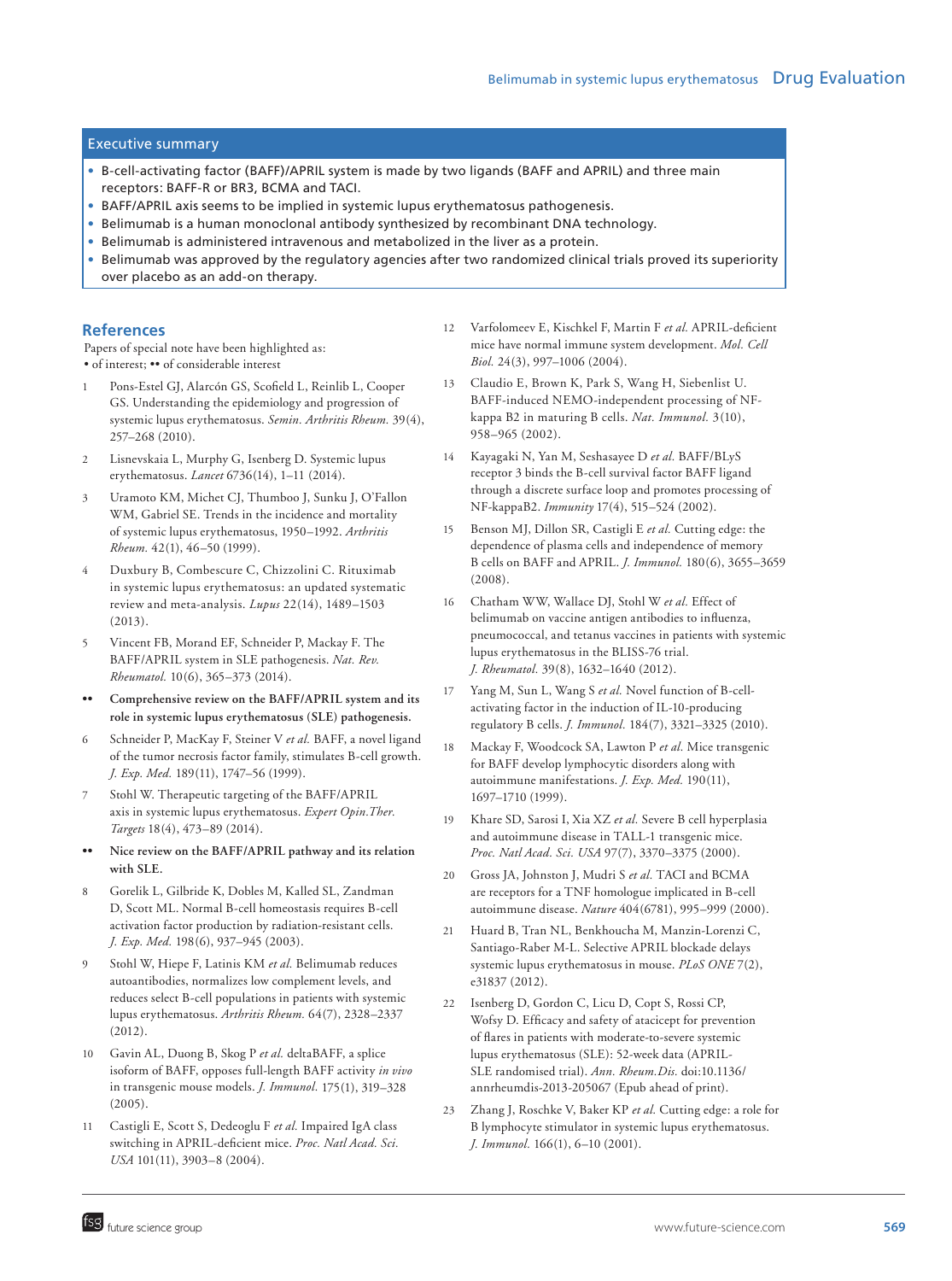## Drug Evaluation Rodriguez-Pintó, Espinosa & Cervera

- 24 Petri M, Stohl W, Chatham W *et al.* Association of plasma B lymphocyte stimulator levels and disease activity in systemic lupus erythematosus. *Arthritis Rheum.* 58(8), 2453–2459 (2008).
- **• Cohort study was the relation between BAFF and SLE activity is shown.**
- 25 Carter LM, Isenberg DA, Ehrenstein MR. Elevated serum BAFF levels are associated with rising anti-double-stranded DNA antibody levels and disease flare following B-cell depletion therapy in systemic lupus erythematosus. *Arthritis Rheum.* 65(10), 2672–2679 (2013).
- 26 Stohl W, Metyas S, Tan S-M *et al.* B lymphocyte stimulator overexpression in patients with systemic lupus erythematosus: longitudinal observations. *Arthritis Rheum.* 48(12), 3475–3486 (2003).
- 27 Vincent FB, Northcott M, Hoi A, Mackay F, Morand EF. Association of serum B-cell activating factor from the tumour necrosis factor family (BAFF) and a proliferation-inducing ligand (APRIL) with central nervous system and renal disease in systemic lupus erythematosus. *Lupus* 22(9), 873–884 (2013).
- 28 Ding C. Belimumab, an anti-BLyS human monoclonal antibody for potential treatment of inflammatory autoimmune diseases. *Expert Opin. Biol. Ther.* 8(11), 1805–1814 (2008).
- 29 Benlysta. Assessment report. www.ema.europa.eu
- 30 Furie R, Stohl W, Ginzler EM *et al.* Biologic activity and safety of belimumab, a neutralizing anti-B-lymphocyte stimulator (BLyS) monoclonal antibody: a Phase I trial in patients with systemic lupus erythematosus. *Arthritis Res. Ther.* 10(5), R109 (2008).
- 31 Struemper H, Chen C, Cai W. Population pharmacokinetics of belimumab following intravenous administration in patients with systemic lupus erythematosus. *J. Clin. Pharmacol.* 53(7), 711–720 (2013).
- 32 Struemper H, Roth D, Gordon D. Predicted chronic exposure and dose selection for belimumab administered subcutaneously to SLE patients. Presented at: *2014 ACR/ ARHP Annual Meeting.* Boston, MA, USA, S292, 14-19 November 2014.
- 33 ClinicalTrials Database: NCT01484496 https://clinicaltrials.gov/ct2/show/NCT01484496
- 34 Price JV, Haddon DJ, Kemmer D *et al.* Protein microarray analysis reveals BAFF-binding autoantibodies in systemic lupus erythematosus. *J. Clin. Invest.* 123(12), 5135–5145 (2013).
- 35 Wallace DJ, Stohl W, Furie R *et al.* A Phase II, randomized, double-blind, placebo-controlled, dose-ranging study of belimumab in patients with active systemic lupus erythematosus. *Arthritis Rheum.* 61(9), 1168–1178 (2009).
- 36 Navarra S V, Guzmán RM, Gallacher AE *et al.* Efficacy and safety of belimumab in patients with active systemic lupus erythematosus: a randomised, placebo-controlled, Phase 3 trial. *Lancet* 377(9767), 721–731 (2011).
- $\frac{1}{100}$  **First** randomized clinical trial (RCT) that showed the **superiority of belimumab over placebo in patients with SLE.**
- 37 Furie R, Petri M, Zamani O *et al.* A Phase III, randomized, placebo-controlled study of belimumab, a monoclonal antibody that inhibits B lymphocyte stimulator, in patients with systemic lupus erythematosus. *Arthritis Rheum.* 63(12), 3918–3930 (2011).
- **•• Second pivotal trial that showed the efficacy of belimumab in patients with SLE.**
- 38 Furie RA, Petri MA, Wallace DJ *et al.* Novel evidencebased systemic lupus erythematosus responder index. *Arthritis Rheum.* 61(9), 1143–1151 (2009).
- 39 Center for Drug Evaluation and Research. Summary review. www.accessdata.fda.gov
- 40 Van Vollenhoven RF, Petri MA, Cervera R *et al.* Belimumab in the treatment of systemic lupus erythematosus: high disease activity predictors of response. *Ann. Rheum Dis.* 71(8), 1343–1349 (2012).
- **• Exploratory substudy of data from pivotal trials where the higher efficacy of belimumab in patients with higher disease activity is shown.**
- 41 Houssiau FA, Vasconcelos C, D'Cruz D *et al.* The 10 year follow-up data of the Euro-Lupus Nephritis Trial comparing low-dose and high-dose intravenous cyclophosphamide. *Ann. Rheum. Dis.* 69(1), 61–64 (2010).
- 42 Dooley MA, Houssiau F, Aranow C *et al.* Effect of belimumab treatment on renal outcomes: results from the Phase 3 belimumab clinical trials in patients with SLE. *Lupus* 22(1), 63–72 (2013).
- **• Interesting study where a possible role of belimumab in patients with lupus nephritis is pointed out.**
- 43 ClinicalTrials Database: NCT01639339 https://clinicaltrials.gov/ct2/show/NCT01639339
- 44 Hahn BH. Belimumab for systemic lupus erythematosus. *N. Engl. J. Med.* 368(16), 1528–1535 (2013).
- **•• Comprehensive review on the role of belimumab for the treatment of SLE.**
- 45 ClinicalTrials Database: NCT02260934 https://clinicaltrials.gov/ct2/show/NCT02260934
- 46 Powell M, Hill D, Eudy A, Landy H, Petri M. Pregnancy outcomes for systemic erythematosus lupus (SLE) subjects with conception during belimumab intravenous (IV) and subcutaneous (SC) placebo-controlled clinical trials and long term extension trials. Presented at: *15th Annual European League Against Rheumatism (EULAR 2014).* Paris, France, 11–14 June 2014.
- 47 ClinicalTrials Database: NCT01632241 https://clinicaltrials.gov/ct2/show/NCT01632241
- 48 Ginzler EM, Wallace DJ, Merrill JT *et al.* Disease control and safety of belimumab plus standard therapy over 7 years in patients with systemic lupus erythematosus. *J. Rheumatol.* 41(2), 300–309 (2014).
- 49 Collins CE, Dall'era M, Macahilig C *et al.* Outcomes in systemic lupus erythematosus patients with high disease activity treated with belimumab: 18 month results from the US OBSErve study. Presented at: *15th Annual European League Against Rheumatism.* Paris, France, 11–14 June 2014.